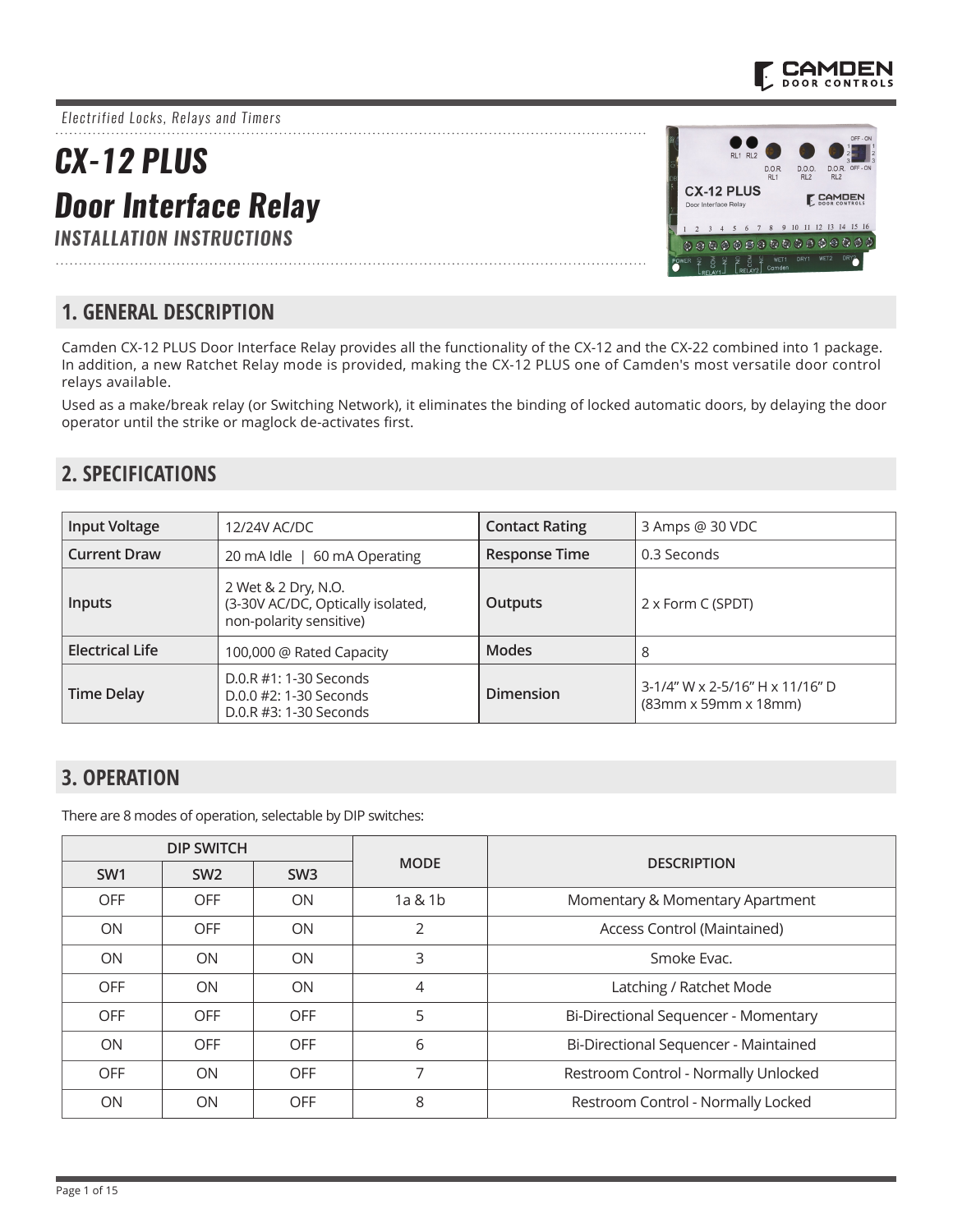### **Momentary Operation**

In the Momentary position, even a stuck switch input will allow the door to time out and close, thereby providing security to occupants. The CX-12 PLUS will however, still operate normally if one of the other inputs is activated. Essentially, it ignores the faulty activation source, as all inputs are isolated.

The inputs to the CX-12 PLUS may be either dry or wet (powered), meaning that 3-terminal radio receivers may be connected directly to the CX-12 PLUS without fear of malfunction. See Diagram 1.

Additionally, we provide a direct connection from an apartment interphone panel. Only Relay #1 (strike) will operate when a voltage is applied to this input. A vestibule courtesy switch will be energized for the time set by Pot. 1. **See Diagram 2b or 2c**.

### **Maintained Operation**

Select **Relay 1 Maintained** for an Access Control application. When a maintained signal is applied to WET 1 input, the lock will remain energized, while the DRY 2 input allows a wall switch to open the door.

An input on **DRY 1** will always unlock and open the door. **See Diagram 2a**.

Select **Relay 2 Maintained** if you are connecting the CX-12 PLUS to a fire alarm panel, or to a presence sensor.

In this mode the lock will fire momentarily but the operator relay will be held in as long as the input is maintained. **See Diagram 3**.

### **Latching/Ratchet Operation**

In this mode the CX-12 PLUS will latch Relay2 with a momentary activation on Dry/Wet1. Relay2 is released when Dry/Wet1 are activated a second time. If Dry/Wet2 are activated, Relay1 and Relay2 are latched until Dry/Wet2 are activated again.

### **Washroom Door Controller**

In this mode, complete control of a single occupant barrier-free washroom is obtained. It allows the user lock and secure the door from the inside by depressing a Push-to-Lock button. The exterior wall switch is removed electronically from the circuit. To exit the washroom, simply exit manually via the lever-handle set (the Door Contact Switch resets the relay), or, press the interior wall switch to unlock and activate the door operator. The door remains unlocked upon closure.

Another feature is the ability to use the CX-12 PLUS on "Normally Secure" washrooms. In this mode, the door is usually locked. To gain access, the user must first swipe a card, or enter a code into the Access System (ie. Keypad), which then signals the CX-12 PLUS to unlock and open the door. Once inside, the occupant presses the Push-to-Lock button, which removes the exterior wall switch from the circuit.

Exiting may be accomplished manually via the lever-handle set (the Door Contact Switch resets the relay), or, by pressing the interior switch to unlock and activate the door operator. The door will re-lock upon closure.

**Note: We highly recommend the use of a regulated power supply when powering strikes for barrier-free washroom applications where the strike power may be maintained from a few minutes to many hours.**

**We offer a low-cost board-only regulated power supply - CX-PS13 V3, which can be powered from a small 24VAC transformer, (or the auxiliary power on the door control) and will supply clean, filtered & regulated 24VDC power for the strike.**

### **Bi-Directional Door Sequencer**

In this mode, the relay will sequence two Automatic doors, in both directions. Upon a switch closure from one side, a signal is sent to the first door (relay 1), then after an adjustable delay, the second door (relay 2) receives a signal. When a switch closure is made from the opposite side, the sequence is reversed – Relay 2 is activated, then after the adjustable delay, relay 1 activates.

When used as a door sequencer the user can select either momentary position for the inputs, or maintained position. In the momentary position, even a stuck switch input will allow the door to time out and close, thereby providing security to the occupants.

The CX-12 PLUS will however, still operated normally if one of the other inputs is activated. Essentially, it ignores the faulty activation source, as all the inputs are isolated. In the maintained position, a switch that is held on will cause its respective relay (operator) to be held on. So switch #1 would hold in relay #1, and switch #2 would hold in relay #2.

If an emergency (or anti-entrapment) switch is desired in the vestibule, then wire that switch directly to one of the operator inputs. Usually the exterior door is used in this case.

**IMPORTANT: Do not apply power until you have read the instructions fully and made the required adjustments.**

## **4. INSTALLATION**

### **Mounting**

The LED's are visible through the wrap-around sleeve, which also has cutouts for adjusting the potentiometers, and setting the dip switch. Once the unit has been adjusted, it may be tucked up into the operator header or affixed using the supplied Velcro.

### **Wiring**

Wiring of this unit is dependent on the mode desired, however the following commonalities apply.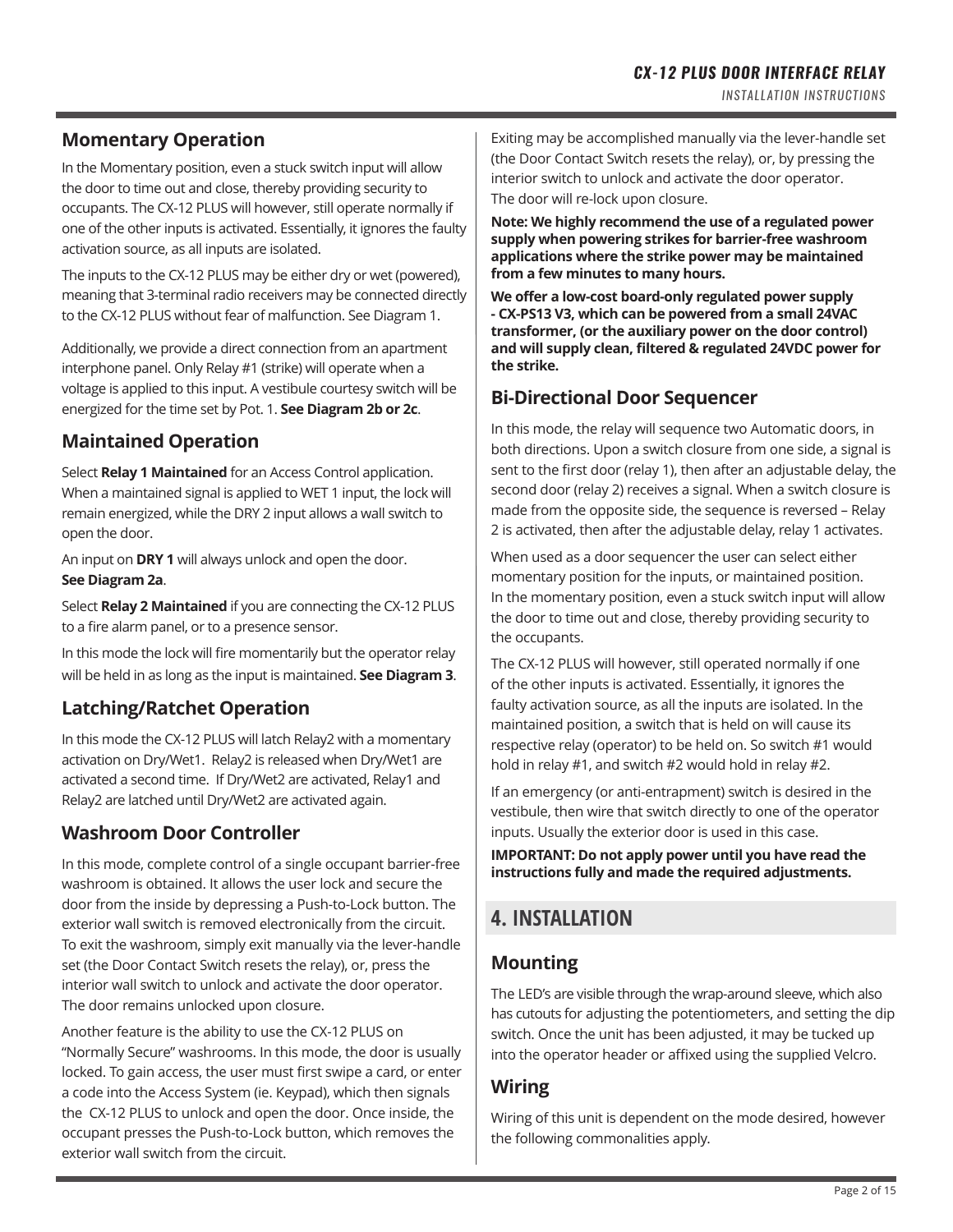#### **Note: Do not wire Safety devices to the CX-12. If installed, wire your safety device directly to the operator control box as per usual.**

#### **IMPORTANT: Do not apply power to the unit until all secondary wiring is complete, and dip switches have been set.**

Both relay outputs are Form C and are rated at 3 amps maximum. Use relay # 1 for the strike or electromagnet. Generally, the **N.O. & COM**. Terminals (#3 & 4) are used for a strike, and **COM & N.C.** (#4 & 5) are used with an electromagnet. The door operator will be wired to relay #2 **N.O. & COM** terminals (#6 & 7). In a door sequencing application, door 1 is relay #1, and door 2 is relay #2. The unit will operate on 12 or 24 volts, AC or DC. Connect to Terminals 1 & 2, which are non-polarity sensitive.

### **4. APPLICATIONS & SET-UP INSTRUCTIONS**

### **Standard Timer Mode (Mode 1)**



1  $\overline{2}$ 

 $\bullet$  $\bullet$  $\overline{\bullet}$ 

Set dip switches as shown. **Also refer to Diagram 1**.

Connect a dry contact such as a wall switch to **DRY1** (Terminals 11 & 12). A Wet (powered) output connects to **WET 2** (Terminals 13 & 14).Upon a switch activation the strike relay will fire for the time set by potentiometer 1 (**DOR RL1**). After a delay, adjustable by potentiometer 2 (**DOO RL2**), the operator relay will fire. The hold time for relay #2 is set with potentiometer 2 (**DOR RL2**).

Most modern door operators have built-in time delays, and if so, it is usually desirable to use them to add sufficient holdopen time. In this case adjust the CX-12 PLUS to send just a momentary pulse (1 or 2 seconds only). Observe the door and adjust timers until desired operation is observed.

The above dip switch setting is also used for applications such as apartment entries with an interphone panel. Refer to Diagrams 2b & 2c. In each case the interphone input (**WET 1**) will activate the strike relay only. If a courtesy switch is located in the vestibule, it is connected to **DRY 2** (Terminals 15 & 16).

This input is only active when the strike relay is energized. Another application using this mode is door sequencing in one direction only. Connect Door 1 operator to relay 1, and door 2 operator to relay 2. The delay between the two doors is adjusted via the **DOO RL2** potentiometer. For bi-directional sequencing refer to specific set-up instructions below. OFF / ON

### **Access Control Mode (Mode 2)**

Set dip switches as shown. **Also refer to Diagram 2a**. 3

Typically the access panel (or time clock) will be wet (powered) therefore connect to **WET 1** (Terminals 9 & 10).

The exterior activating switch is wired to **DRY 2** (Terminals 15 & 16). This input signals the door operator (Relay 2), and is only active when the strike relay is energized.

An interior switch may be connected to **DRY 1** (Terminals 11 & 12). This input will always unlock and open the door when activated. (Regardless of the status of input connected to **WET 1**). If the interior switch is Wet (powered) connect to **WET 2** (Terminals 13 & 14).

### **Smoke Evac. Mode (Mode 3)**

|   | OFF / ON |
|---|----------|
|   |          |
| 2 |          |
| 3 |          |

Set dip switches as shown. **Also refer to Diagram 3**.

Suitable for connection to a Fire Alarm Panel, this mode will fire the electric lock momentarily, then hold in the operator relay until the input is released.

Connect the Wet (powered) output of the Fire panel to **WET 2** (Terminals 13 & 14) A device with a dry output such as a Presence sensor will connect to **DRY 1** (Terminals 13 & 14).

### **Latching/Rachet Mode (Mode 4)**

Set dip switches as shown.

**Also refer to Diagram 4a & 4b**.

| ΟN<br>OFF /    |  |  |  |
|----------------|--|--|--|
|                |  |  |  |
| $\overline{c}$ |  |  |  |
| 3              |  |  |  |

Latching – Upon receipt of a signal (or contact closure) on WET1 or DRY1, RELAY1 will activate for an adjustable time. Then after an adjustable time, RELAY2 will activate. RELAY2 will stay held until a second contact closure contact closure on DRY/WET1.

Ratchet - Upon receipt of a signal (or contact closure) on WET2 or DRY2, RELAY1 will activate and stay latched. Then after an adjustable time, RELAY2 will activate and stay latched. A second activation of WET/DRY2 will release both relays.

#### **MOM MAIN** OFF / ON OFF / ON **Bi-Directional Sequencing Mode**  $\bullet$  $\bullet$ 1 1 **Mode 5: Momentary** 2  $\bullet$ 2  $\bullet$ **Mode 6: Maintained** 3  $\bullet$ 3  $\bullet$

Set dip switches as shown. **Also refer to Diagram 4**.

Turn on power and activate the Interior input (switch). Observe **LED1**, which should light immediately. The length of hold time is determined by adjusting the pot marked DOR/RL1, clockwise for more time, counter clockwise for less time. The delay between the two doors is adjusted via the DOO RL2 potentiometer. After the above-mentioned delay, **LED2** should light. The length of hold time is adjusted by the pot marked DOR/RL2.

The ideal time delay between the two doors is best set by actual walk-testing. It should be set so that a person can walk in either direction without having to pause before the second door activates. Test in both directions.

If an emergency (or anti-entrapment) switch is desired in the vestibule, then wire that switch directly to one of the operator inputs. Usually the exterior door is used in this case. Once the desired operation is achieved, proceed to Section 4, for **System Inspection Instructions**.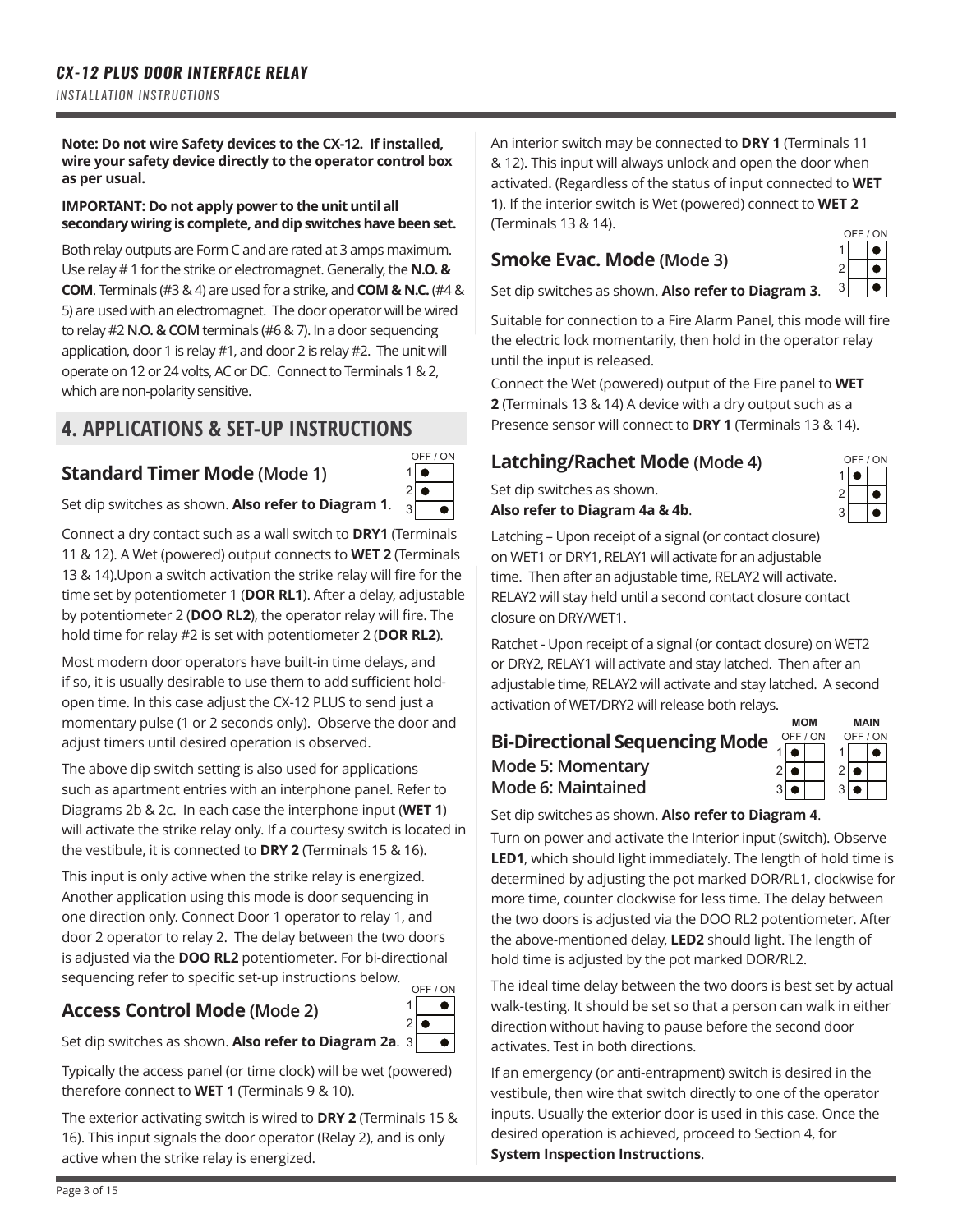### **Washroom Door Controller**

For Normally Unlocked Door set dip switches as shown. **Also refer to Diagram 6.**

| 3              |          |
|----------------|----------|
|                | OFF / ON |
|                |          |
| $\overline{c}$ |          |
| 3              |          |

OFF / ON 1 2

 $\bullet$  $\bullet$ 

For Normally Locked Door set dip switches as shown. **Also refer to Diagram 7.**

Connect the inputs from the various switches according to the appropriate diagram. Please note that the Magnetic contact switch should be a Normally Closed switch (contacts closed when door is closed (at rest), and contacts open when the door opens).

The "Push to Lock" switch should be a normally-open momentary switch. The door lock is connected to **Relay 1** (Terminals 3 & 4, or 4 & 5). Both fail safe, and fail secure locks may be used with the CX-22 controller.

The Automatic Door Operator is typically connected to **Relay 2** (N.O. Terminals 6 & 7). The unit will operate on 12 or 24 volts, AC or DC. Connect to Terminals 1 & 2, (they are non-polarity sensitive).

### **Set up**

Apply power to the CX-12 PLUS and observe the LED's. Pot **DOR/RL1** adjusts the Lock release time (up to 30 seconds). The Pot marked **DOO/RL2** adjusts the delay before the Door operator relay fires, and the Operator hold time is adjusted with Pot **DOR/RL2**.

### **Normally Unlocked Mode (Mode 7):**

Press the exterior wall switch. If the washroom is unoccupied the door will open automatically. After entering the washroom, wait for the door to close, then push the "Lock" button.

The CX-12 PLUS will energize the lock, and remove the outside wall switch from the circuit.

To exit the washroom, two options are available:

- 1. To have the door unlock and open automatically, push the interior wall switch. This also resets the relay for the next person to use.
- 2. Manual use. The door may also be used manually. To exit the washroom, turn the lever handle and pull (push) the door open. The magnet switch resets the relay for the next person to use.

If a CM-9600 switch is used with this system, you can connect the LED's using a CM-9600C harness. Wire as per Diagram 6.

If using an **"OCCUPIED WHEN LIT"** sign, such as our CM-AF500, wire as per Diagram 6.

#### **Normally Locked Mode (Mode 8):**

In this situation the door is always locked from the exterior.

Enter code or swipe card. The door unlocks and after the adjustable delay, opens the door. After entering the washroom, wait for the door to close, then push the "Lock" button. You will hear a brief double click of the strike indicating the door is now locked, and the outside access control device is removed from the circuit.

To exit the washroom, two options are available:

- 3. To have the door unlock and open automatically, push the interior wall switch. This also resets the relay for the next person to use.
- 4. Manual use. The door may also be used manually. To exit the washroom, turn the lever handle and pull (push) the door open. The magnet switch resets the relay for the next person to use. Once the desired operation is achieved, proceed to Section 4, for **System Inspection Instructions**.

### **5. SYSTEM INSPECTION INSTRUCTIONS**

After the Installation and operational check of the system:

- 1. Place warning label on the door (as per ANSI A156.10 or A156.19 guidelines). This will advise the person entering the swing side zone that the door will move.
- 2. Instruct the owner on door system operation and how to test it. This should be checked on a daily basis.
- 3. Instruct the owner on what to do if the door or any of its components become damaged.
- 4. Strongly recommend to the owner that the complete entry be inspected twice a year as part of the service agreement.



File: CX-12 PLUS Manual\_R3.indd Rev. : March 26, 2020 Part No: 40-82B241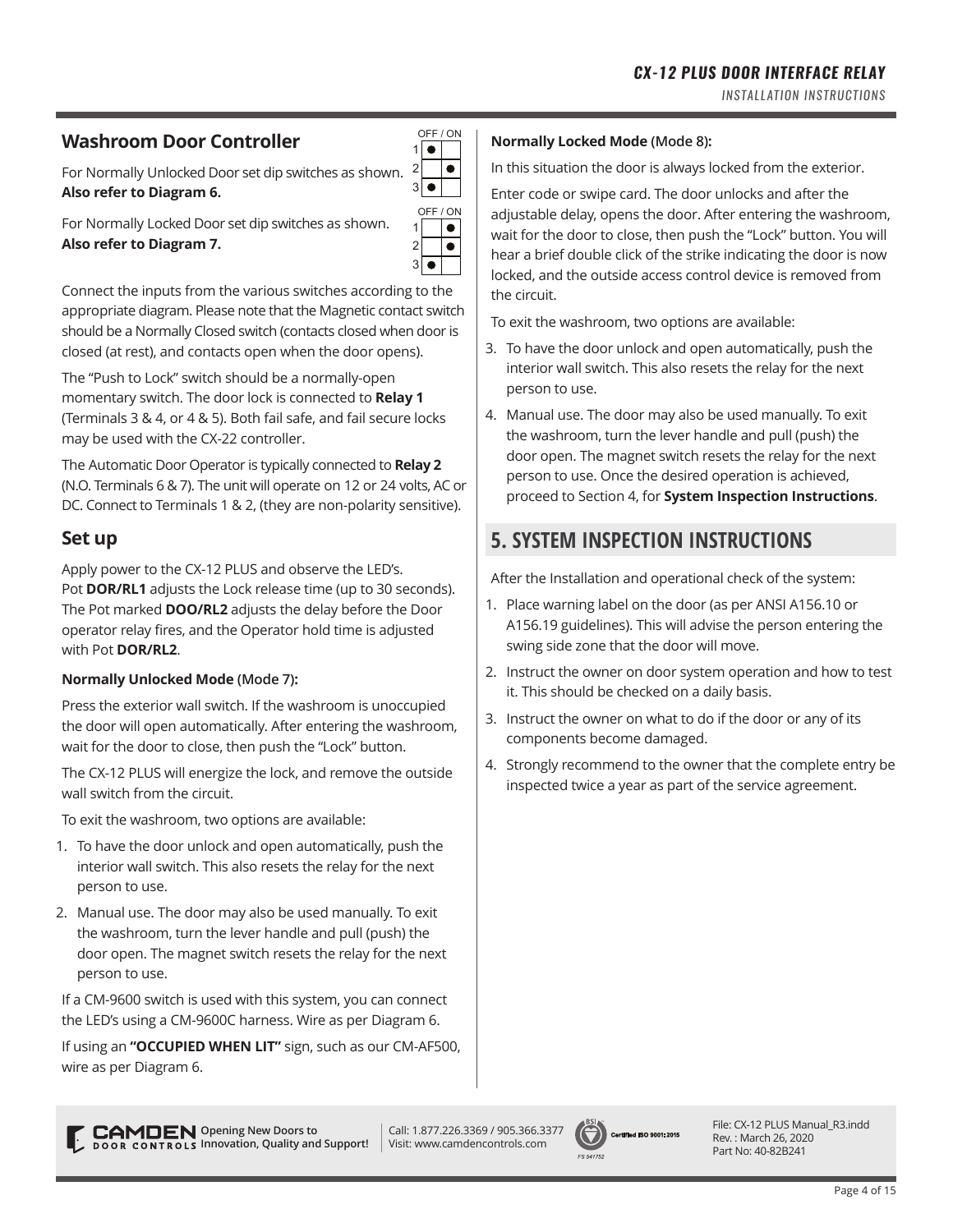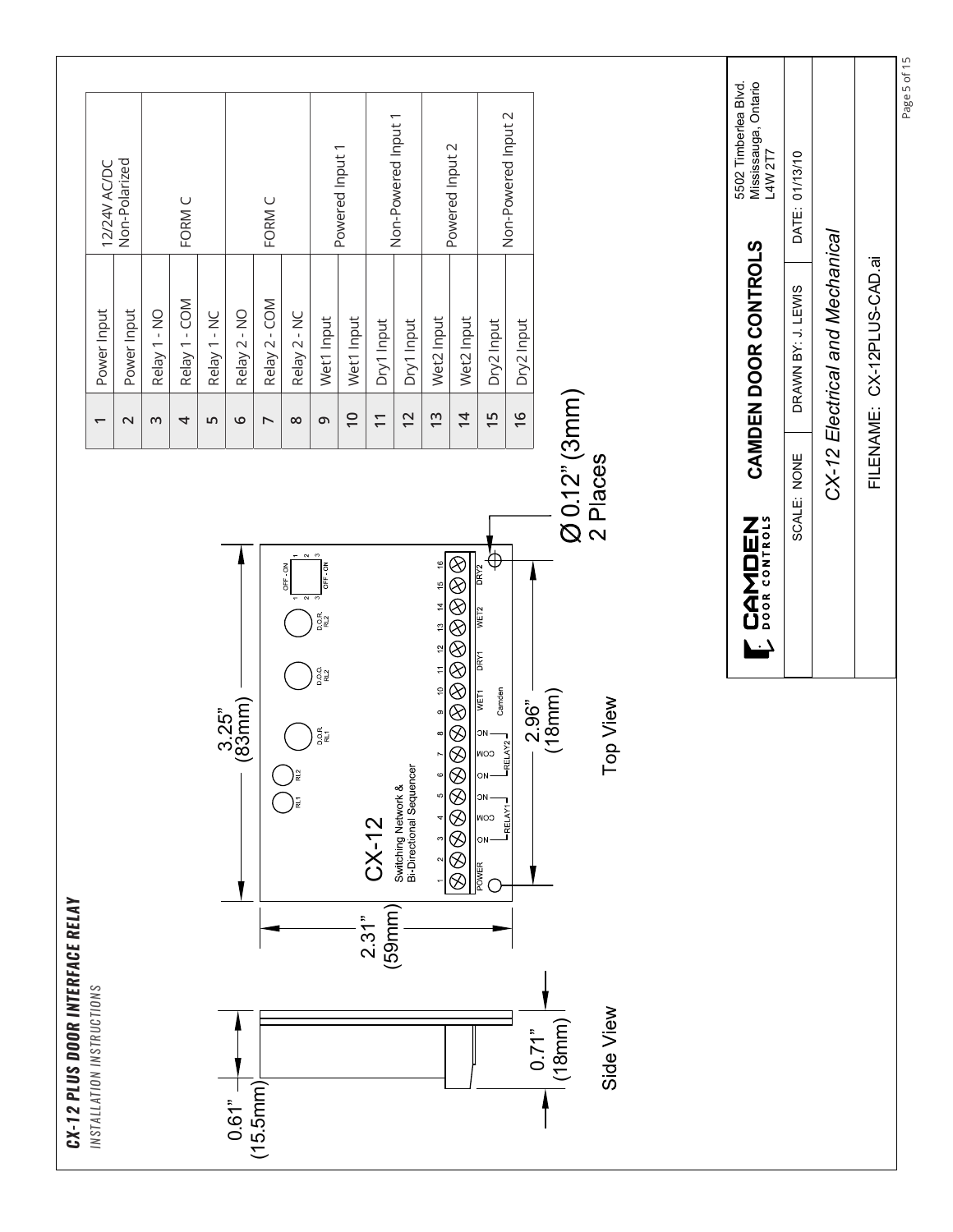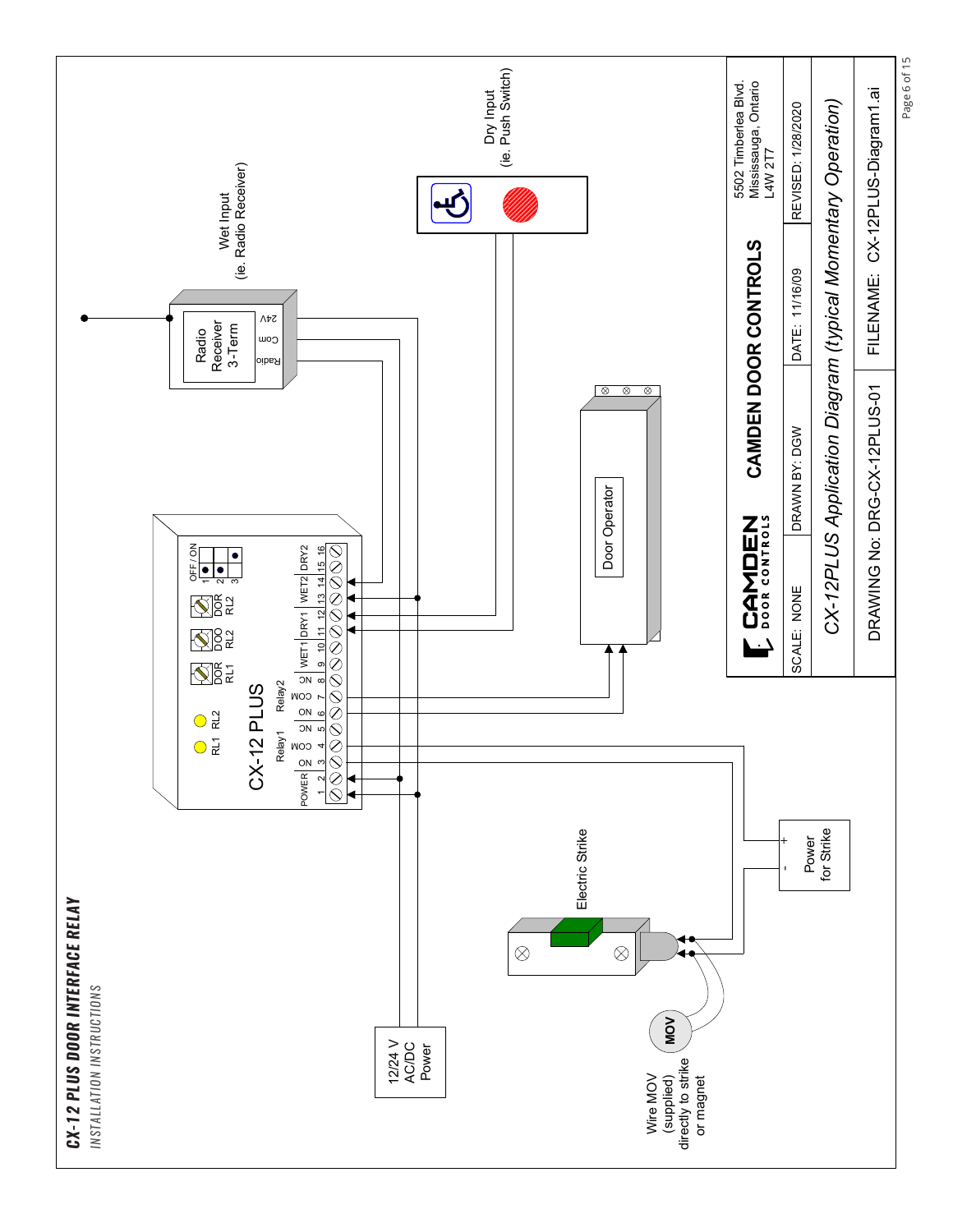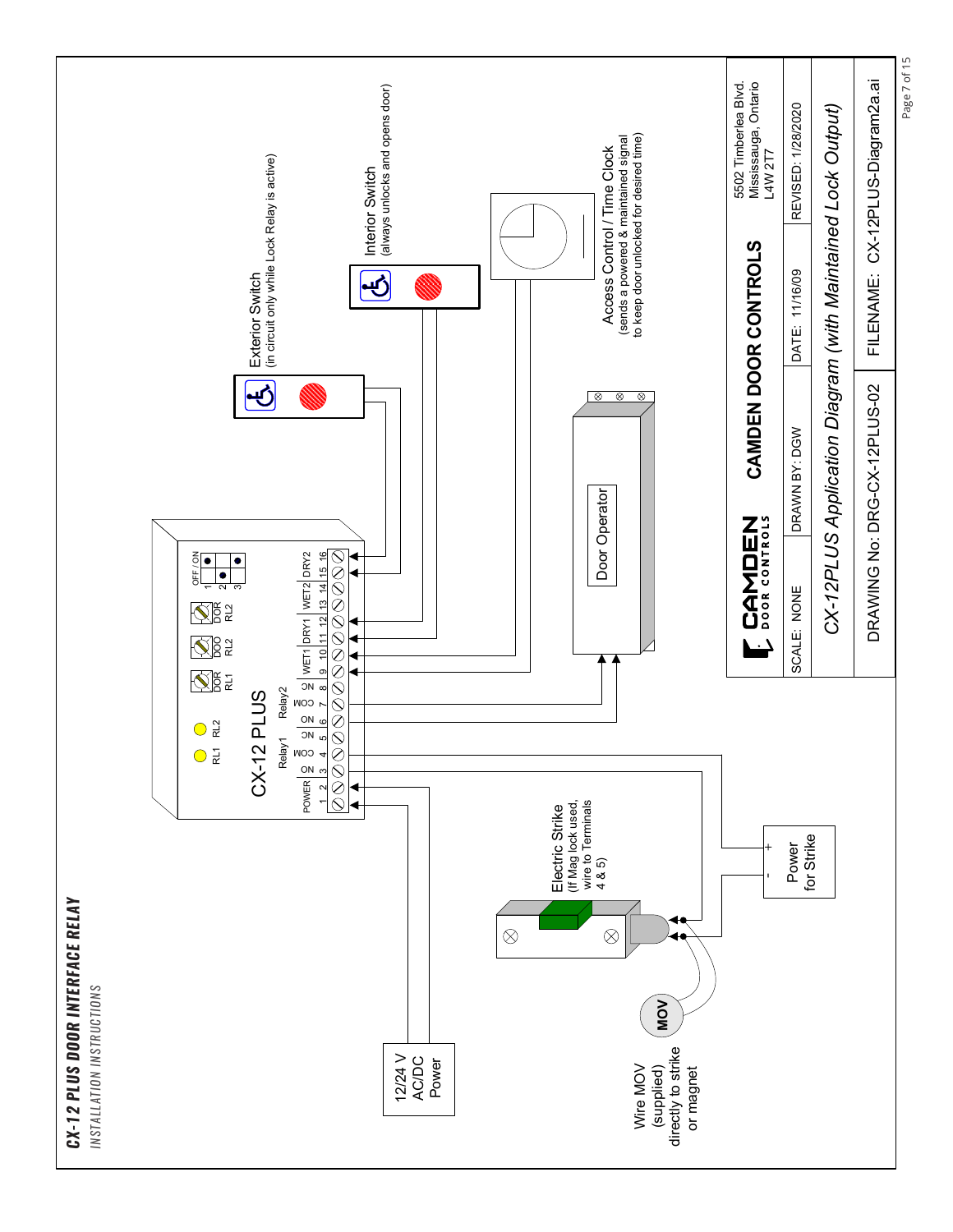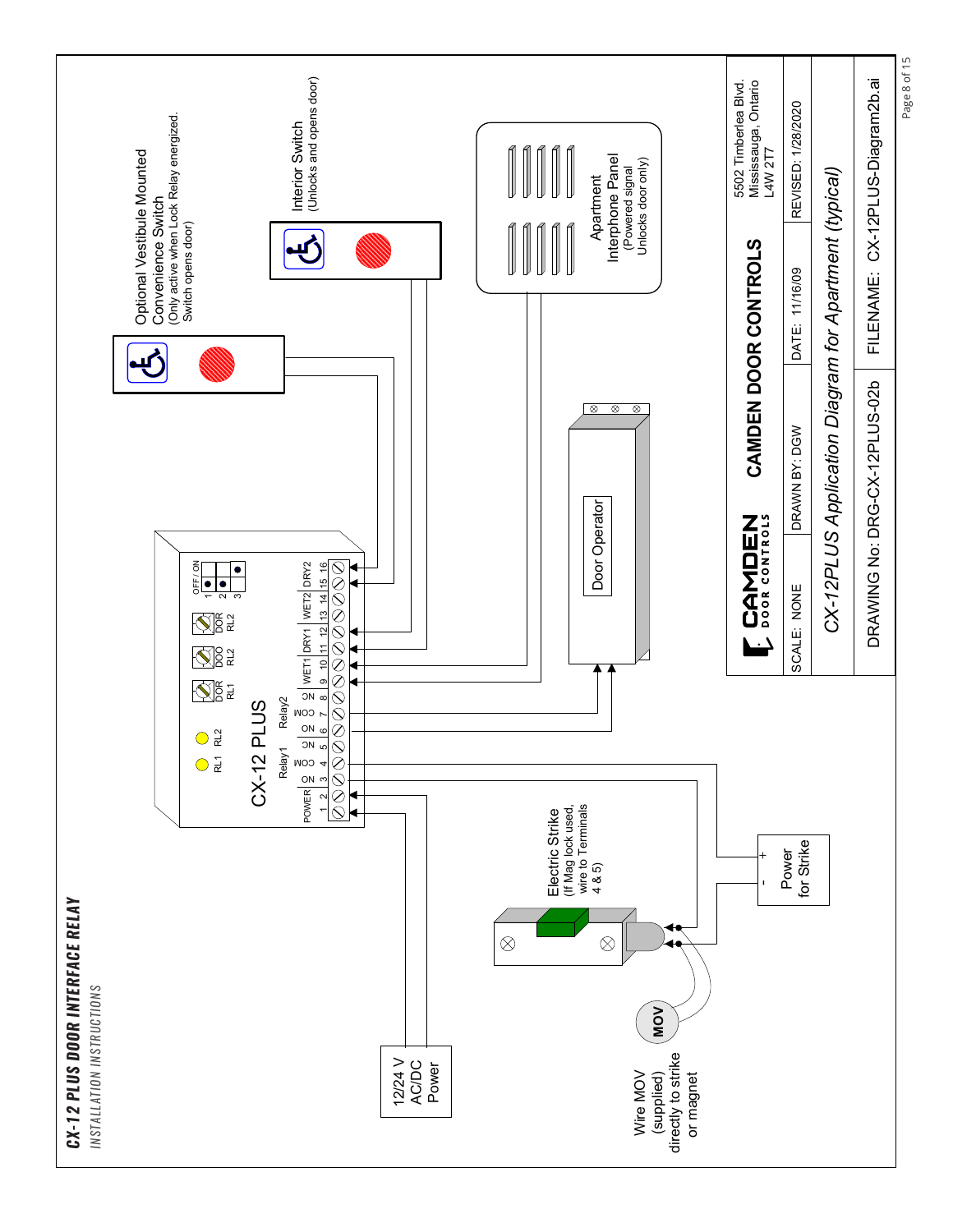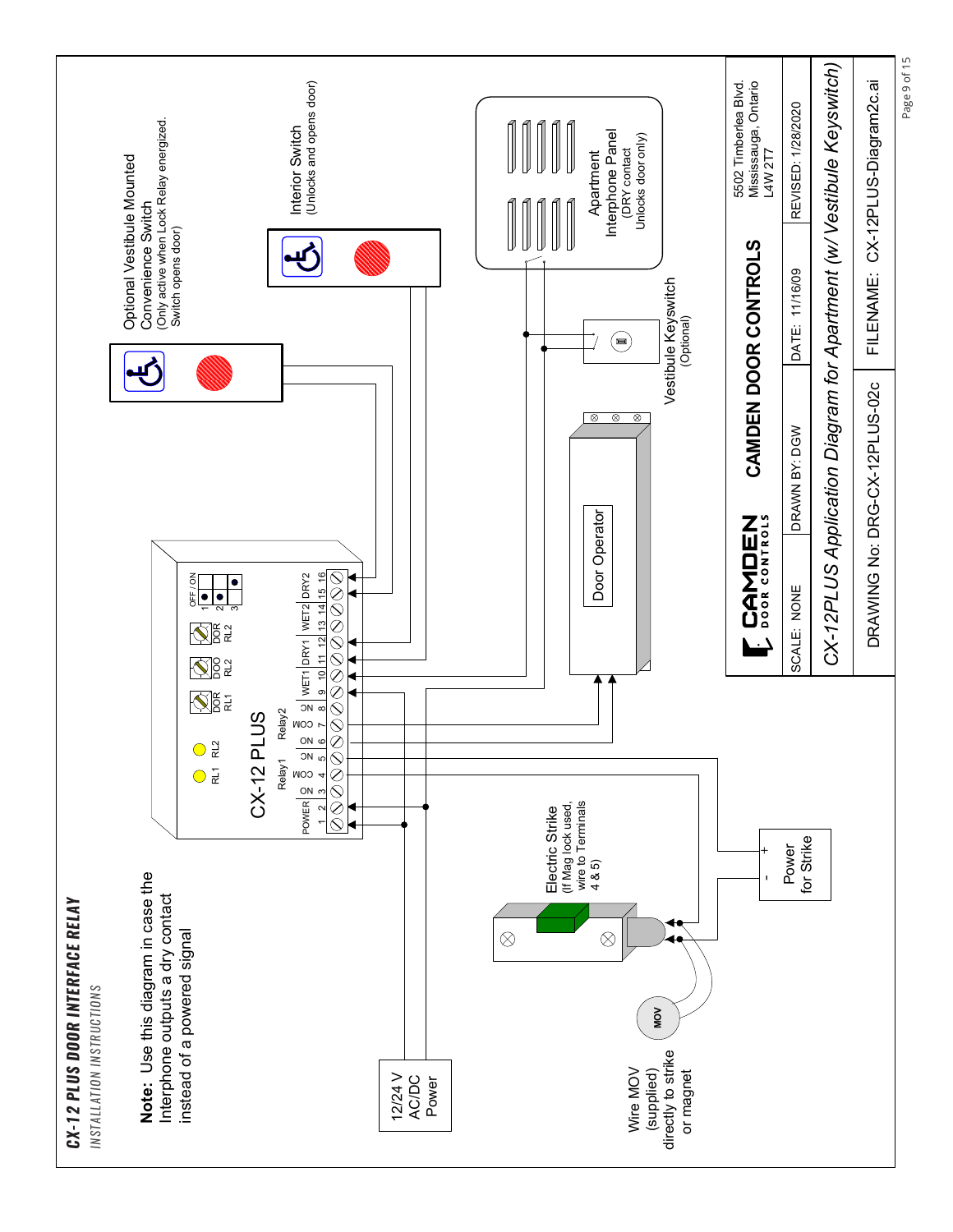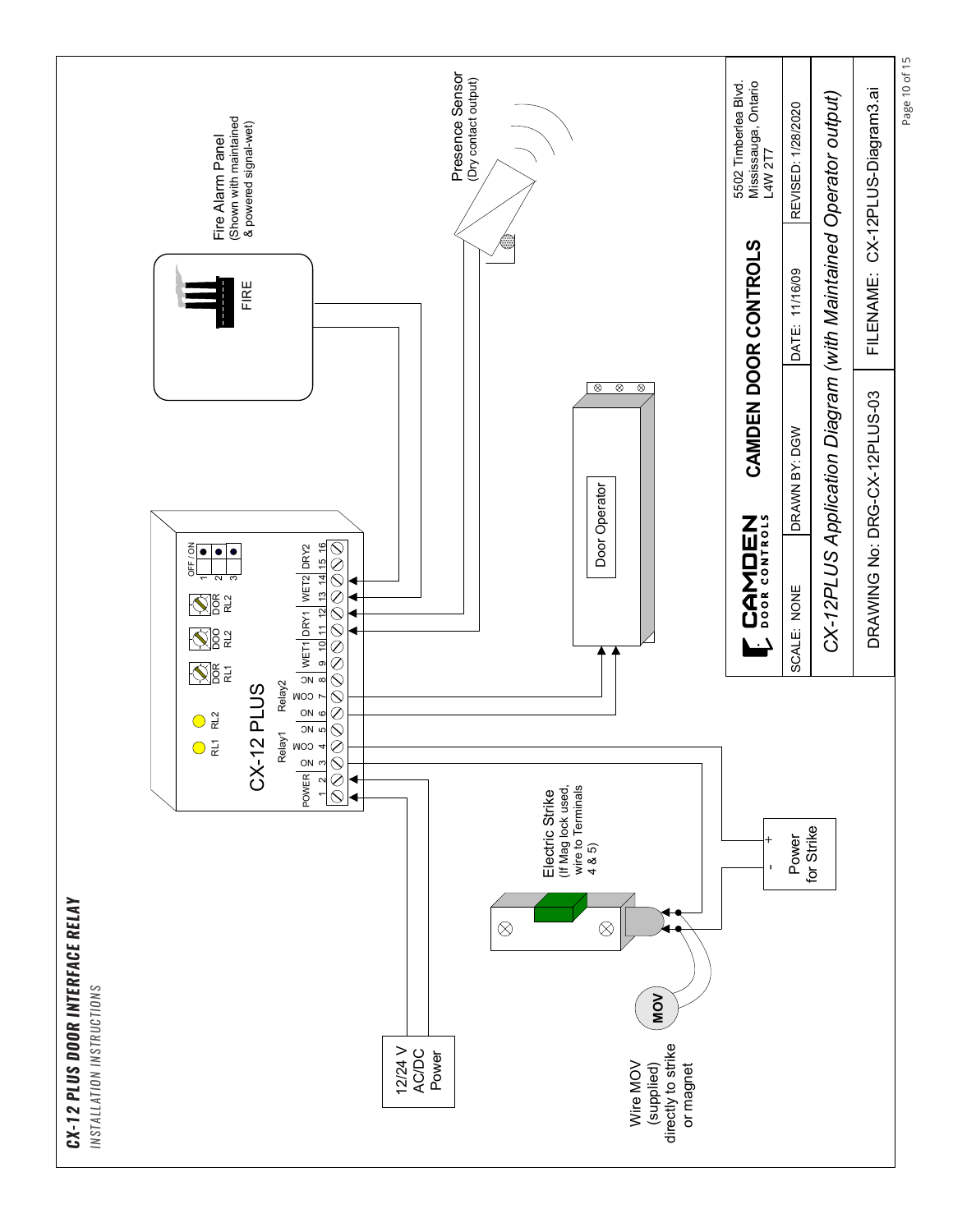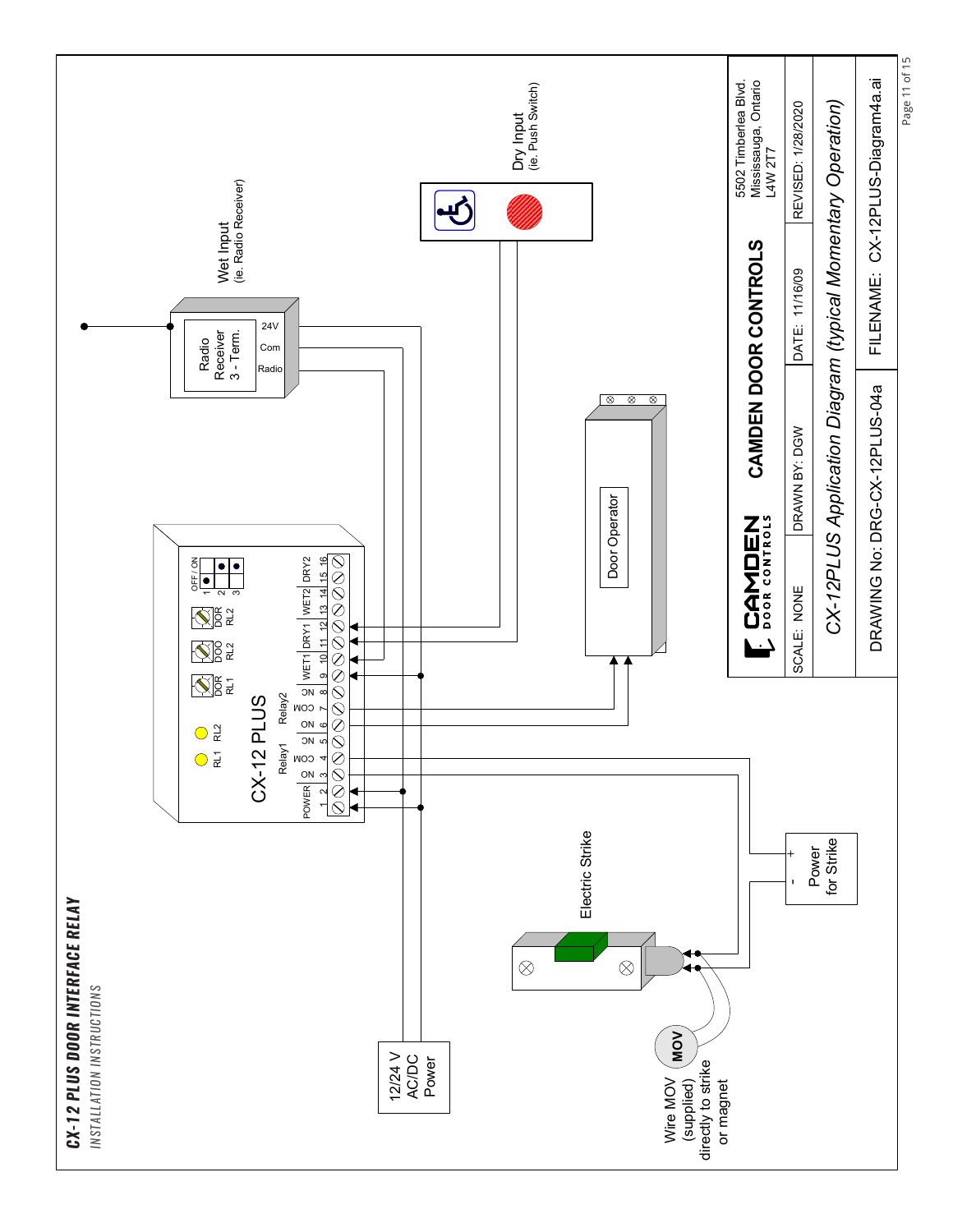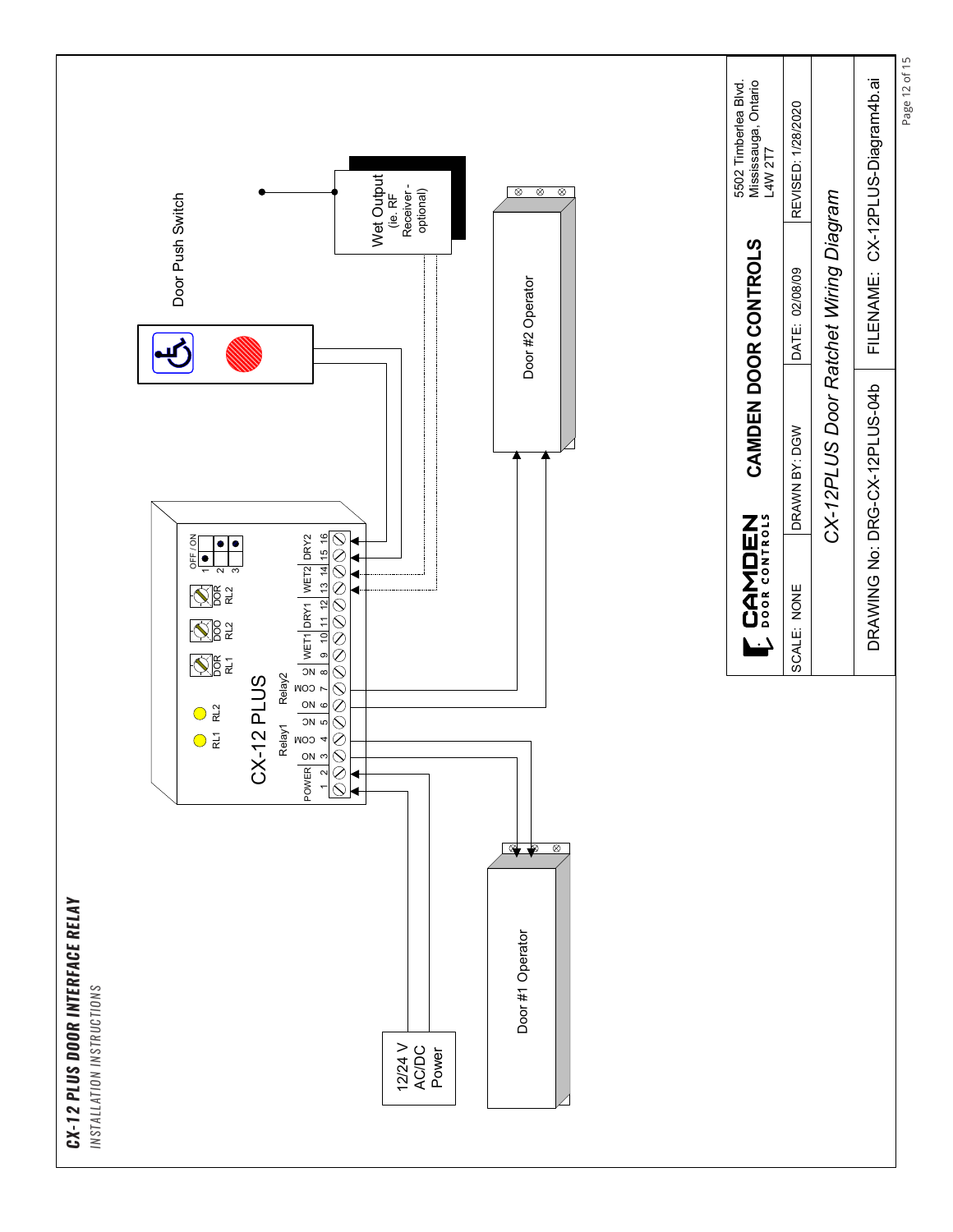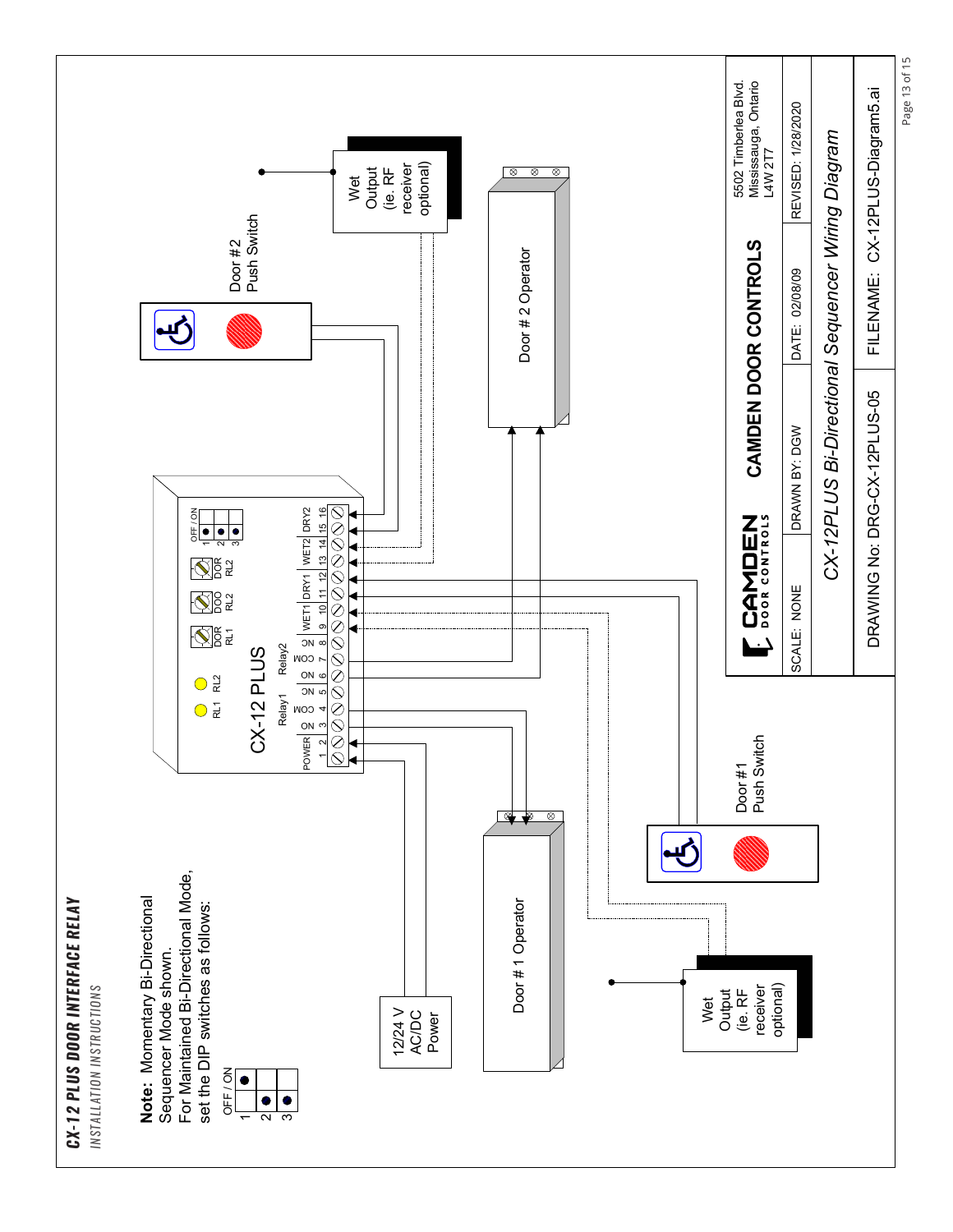